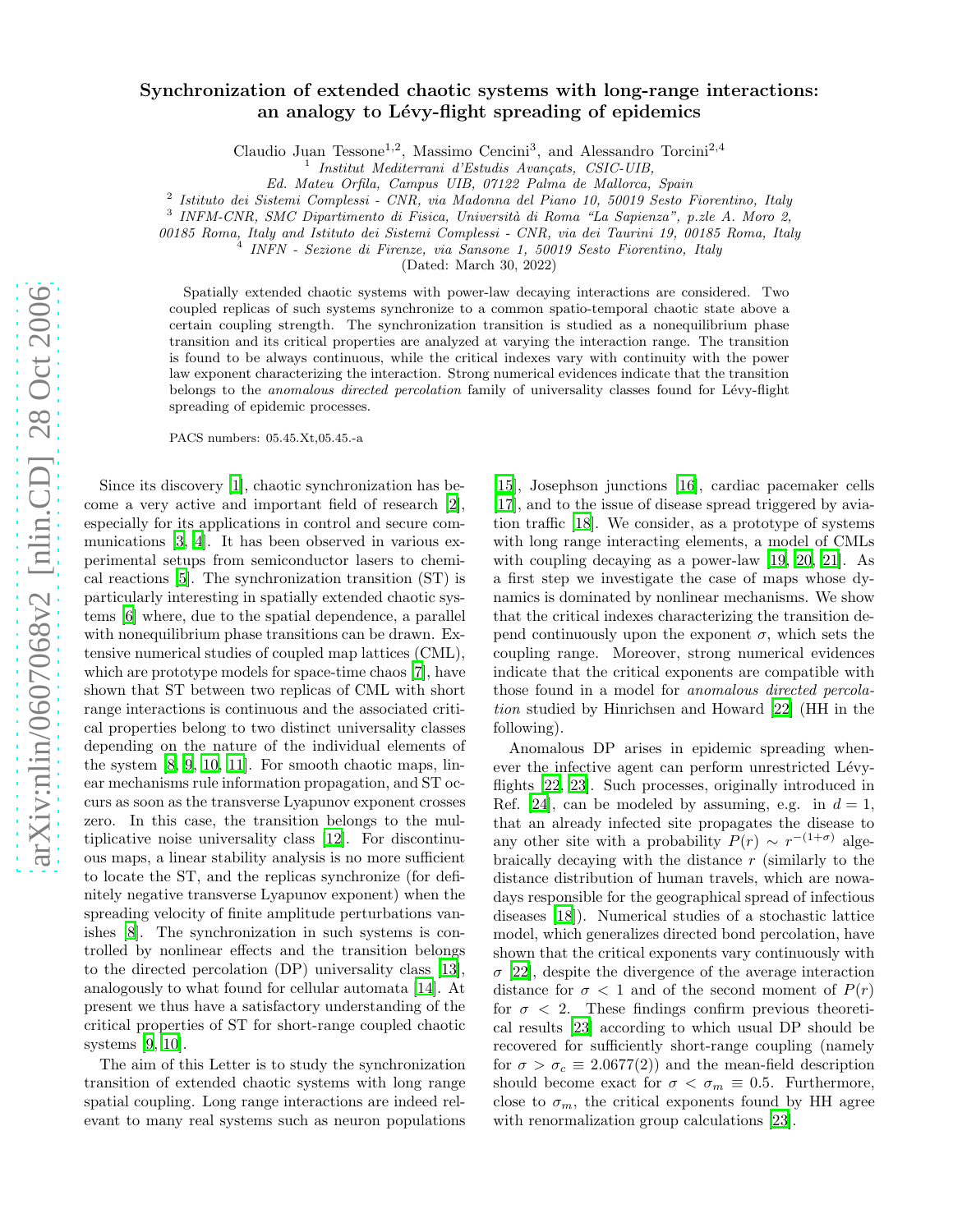<span id="page-1-2"></span>We investigate the synchronization transition of two coupled replicas of CML defined as:

<span id="page-1-0"></span>
$$
x_i(t+1) = (1 - \gamma)F(\tilde{x}_i(t)) + \gamma F(\tilde{y}_i(t))
$$
  

$$
y_i(t+1) = (1 - \gamma)F(\tilde{y}_i(t)) + \gamma F(\tilde{x}_i(t))
$$
 (1)

where  $\tilde{z}_i = {\tilde{x}_i, \tilde{y}_i}$  is given by:

$$
\tilde{z}_i = (1 - \epsilon)z_i + \frac{\epsilon}{\eta(\sigma)} \sum_{m=1}^M \frac{z_{i-j_m(q)} + z_{i+j_m(q)}}{(j_m(q))^\sigma} . \tag{2}
$$

The labels t and i are the discrete temporal and spatial indexes,  $x_i(t), y_i(t) \in [0:1]$  are the state variables, L is the lattice size  $(i=1,\ldots,L)$ , and periodic boundary conditions are assumed (i.e.  $z_{i+L}(t) = z_i(t)$ ). As local dynamics, throughout this work, we employ the Bernoulli map  $F(x) = 2x \pmod{1}$ , which is characterized by a discontinuity that makes the nonlinear effects dominating [\[25](#page-3-24)]. The interaction range is controlled by the exponent  $\sigma$ : for  $\sigma = 0$  globally coupled maps are obtained, while standard CML's with nearest neighbor coupling are recovered in the limit  $\sigma \to \infty$ . Two coupling constants  $\epsilon$  and  $\gamma$  enter the system definition. The former measures the amplitude of the spatial coupling and is fixed to 2/3. The latter controls the strength of the site-wise interaction between the two replicas. In the range of  $\sigma$ examined, a synchronized state is always achieved as the coupling exceeds a certain  $\gamma_c = \gamma_c(q, \sigma)$ .

Usually the model has been studied in the fully coupled case [\[19](#page-3-18), [20](#page-3-19), [21\]](#page-3-20), i.e. for  $j_m(q) \equiv m$  with  $M = (L-1)/2$ . Instead by following Ref. [\[26\]](#page-3-25), we consider here a modified version of the coupling, where  $j_m(q) = q^m - 1$  with q-values typically chosen as  $q = 2, 4$  and 8. The sum in Eq. [\(2\)](#page-1-0) extends to  $M = \log_q(L/2)$ ; finally  $\eta(\sigma) =$  $2\sum_{m=1,M}(j_m(q))^{-\sigma}$  is a normalization factor. The rationale for the choice  $j_m(q) = q^m-1$  lies in its convenience from a computational point of view. As a matter of fact, the chosen coupling scheme allows for simulating very large systems: each updating step can be performed in  $\mathcal{O}(L \log_q L)$  operations instead of  $\mathcal{O}(L^2)$  needed in the fully coupled case. Moreover, a simple reasoning shows that the model with  $j_m(q) = q^m - 1$  and exponent  $\sigma$  exhibits the same critical properties of the fully coupled one with a different exponent  $\sigma_{fc} = \sigma + 1$ . Indeed both versions of the model should display the same critical properties once the spatial interactions scale analogously. For the modified model the coupling weight over the interval  $|j_m(q), j_{m+1}(q)|$  containing a single coupled site is simply  $1/j_{m+1}(q)^\sigma \sim q^{-(m+1)\sigma}$ , while for the fully coupled case this amounts to  $\sum_{k=j_m(q)+1}^{j_{m+1}(q)} k^{-\sigma_{fc}} \sim q^{-(m+1)(\sigma_{fc}-1)}$ . Therefore, the two weights scale in the same manner only for  $\sigma_{fc} = \sigma + 1$  as confirmed by numerical results reported in the following.

To characterize the ST it is useful to introduce the synchronization error  $w_i(t) = |x_i(t) - y_i(t)|$ . Its spatiotemporal evolution is reported in Fig. [1](#page-1-1) for various values



<span id="page-1-1"></span>FIG. 1: (Color online) Space-time plot of synchronization error  $w_i(t) = |x_i(t) - y_i(t)|$  for two replicas of the CML (1-2) for  $q = 2$  and  $M = 9$  with  $\gamma$  slightly larger than  $\gamma_c$  and different  $\sigma$ 's, see labels. The space (resp. time) axis correspond to the horizontal (resp. vertical) axis. The colors code the absolute value of the synchronization error in logarithmic scale. Colors go from intense white (yellow online) corresponding to  $w_i(t) \sim 1$  to dark black associated to the fully synchronized state, i.e.  $w_i(t) = 0$ .

of  $\sigma$  just above the synchronization transition  $(\gamma \gtrsim \gamma_c)$ . In the short range limit  $\sigma \to \infty$ , percolating structures, typical of ordinary DP, are clearly observable. As the range of the interaction increases (i.e.  $\sigma$  decreases) the spatial structures tend to be smoothed out. Finally, for  $\sigma \lesssim 0.5$ , the spatial structures are no more detectable.

To be more quantitative, we consider the spatial average of the synchronization error  $\rho_{\gamma}(t) = \sum_i w_i(t)/L$ which is the natural order parameter: it vanishes, at sufficiently long times, whenever a complete synchronization is achieved, i.e.,  $\rho_{\gamma}^* = \lim_{t \to \infty} \rho_{\gamma}(t) = 0$  for  $\gamma > \gamma_c$ ; whilst it remains finite at any time in the unsynchronized state, i.e. for  $\gamma < \gamma_c$ . In terms of  $\rho_{\gamma}(t)$ , we can now define the critical exponents  $\delta$ ,  $\beta$  and z that will be function of  $\sigma$ :  $\delta$ rules the temporal scaling of the order parameter at the critical point  $\gamma = \gamma_c$  i.e.  $\rho_{\gamma_c}(t) \sim t^{-\delta}$ ;  $\beta$  controls the way the asymptotic value of the order parameter approaches zero,  $\rho_{\gamma}^* \sim (\gamma_c - \gamma)^{\beta}$  for  $\gamma \leq \gamma_c$ ; and finally the dynamical exponent  $z$  can be defined in terms of the finite-size scaling relation, valid at the critical point:

<span id="page-1-3"></span>
$$
\rho_{\gamma_c}(t) \sim L^{-\delta z} f(t/L^z). \tag{3}
$$

These exponents, which fully characterize the transition (ruling the divergence of, e.g., the spatial and temporal correlation lengths at the critical point), have been measured for different values of  $\sigma$ , by means of the following procedure (see Fig. [2a](#page-2-0),b and c for an illustration of the method and to appreciate the quality of the results). The critical coupling  $\gamma_c$  is estimated by examining the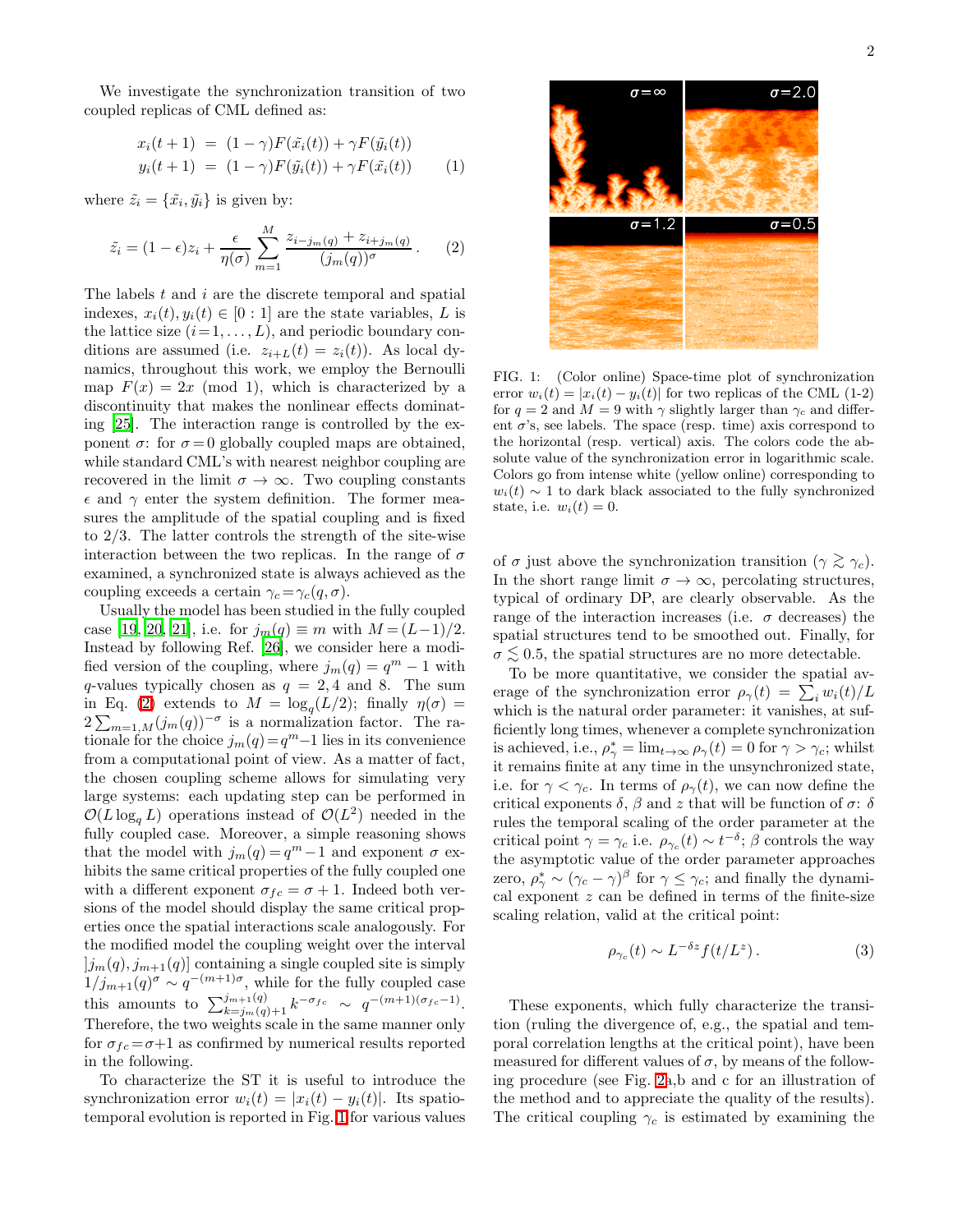

<span id="page-2-0"></span>FIG. 2: (Color online) (a) Average synchronization error  $\rho_{\gamma}$ vs time for the CML [\(1\)](#page-1-2) with  $q=4$  and  $M=8$  for  $\sigma=1.4$ , the curves refer to  $\gamma = 0.2977$ ,  $0.29789$ ,  $0.29792$ ,  $0.29797$ ,  $0.2981$ (from top to bottom). Here  $\gamma_c = 0.29792(2)$ . The straight line indicate the slope  $\delta = 0.33(2)$  as obtained by a best fit. (b) Asymptotic synchronization error  $\rho^*_{\gamma}$  vs  $\gamma_c - \gamma$  for the same parameters as in (a), the straight line indicates the slope  $\beta = 0.49(5)$ . (c) Finite-size scaling  $\rho_{\gamma_c}(t)L^{\delta z}$  vs  $t/L^z$  from which we estimate  $z = 1.05(5)$ , symbols refer to different sizes  $L = 2 q^M$  (here  $q = 4$ ) and M as in the legend. (d) The synchronization error  $\rho_{\gamma_c}$  vs time at criticality for  $\sigma = 2$  using  $q = 2$  with  $M = 16$  and  $q = 4$  with  $M = 8$  together with the results for the fully coupled model for  $\sigma_{fc} = 1 + \sigma = 3$  and size  $L = 8,193$ . The top straight-line displays the slope  $\delta = 0.2$ as estimated by a best fit; the bottom straight-line shows the (short range) DP value  $\delta = 0.15945$ . Data are obtained by averaging  $\rho_{\gamma}(t)$  over many ( $\sim 100$ ) different initial conditions.

temporal behavior of  $\rho_{\gamma}(t)$ , averaged over many random initial conditions, for different values of  $\gamma$ . In particular,  $\gamma_c$  is determined (typically with an absolute error within the range  $[2 \times 10^{-5} : 2 \times 10^{-4}]$  as the point at which a scaling behavior for  $\rho_{\gamma}(t)$  emerges (see Fig. [2a](#page-2-0)). With this method  $\delta$  is directly computed by means of a best fit procedure on  $\rho_{\gamma_c}(t)$ . Once  $\gamma_c$  is known,  $\beta$  is obtained by measuring the saturation values  $\rho^*_{\gamma}$  in the desynchronized regime (i.e. for  $\gamma < \gamma_c$ ) for sufficiently long chains, see Fig. [2b](#page-2-0). Finally, performing several simulations with different sizes at the critical point  $\gamma = \gamma_c$ , the exponent  $z$  is estimated through a data collapse based on Eq.  $(3)$ . Although this procedure works satisfactorily (Fig. [2c](#page-2-0)) it is affected by large errors due to the unavoidable subjectivity in judging the collapse.

We remark that, as typical of strongly nonlinear maps [\[8](#page-3-7), [21\]](#page-3-20),  $\gamma_c$  cannot be identified by the condition of vanishing transverse Lyapunov exponent and, moreover, it depends not only on  $\sigma$  but also on q. However, the critical exponents, apart from finite-size effects, are not influenced by q as one can judge from Fig. [2d](#page-2-0), where the synchronization error at the critical point is shown for  $q = 2, 4$  and  $\sigma = 2$ . In the figure we also display



<span id="page-2-1"></span>FIG. 3: (Color online) Critical exponent  $\beta$  vs  $\sigma$  obtained from best fits using different lengths and basis  $q = 2, 4, 8$ . The black thick curve represents the data of HH [\[22](#page-3-21)], the bottom straight line is the DP value, while the top one represents the mean field prediction by HH. CML with sizes from  $L = 2^{16} \approx 6 \times 10^4$ up to  $L = 2 \times 8^7 \approx 4 \times 10^6$  maps have been used. Inset: Critical exponent  $\delta$  vs  $\sigma$  symbols are as in the main panel.

the result for the fully coupled model with the exponent ruling the interaction range set to  $\sigma_{fc} = 3$ . The data confirm that  $\sigma_{fc} = 1 + \sigma$  as previously discussed.

In Fig. [3,](#page-2-1) we display the exponents  $\beta$  and  $\delta$  as a function of  $\sigma$ , and compare them with the results of HH obtained for stochastic models of Lèvy-flight epidemic spreading [\[22](#page-3-21)]. The agreement between the two sets of data is rather good. Moreover, by increasing  $q$  and so the maximal affordable spatial length  $L$ , we observe that the exponents approach those of HH. This leads us to conclude that discrepancies are mainly due to finite-size effects. The results for z (not reported) also confirm the overall agreement. Due to the strong finite-size effects and to computational limitations it was not possible to analyze systems with  $\sigma$  < 0.5. For anomalous DP, it has been shown that in the interaction range  $[\sigma_m : \sigma_c]$  the following scaling relation holds [\[22](#page-3-21), [23](#page-3-22)]

<span id="page-2-3"></span>
$$
\Delta = 1 - \sigma + (1 - 2\delta)z \equiv 0. \tag{4}
$$

As shown in Table [I](#page-2-2) the relation [\(4\)](#page-2-3) is fulfilled within the errors, strengthening the parallel between ST in spatiotemporal chaotic systems with power-law interactions and anomalous DP. It is worth stressing that it is absolutely nontrivial that the deterministic system here investigated was in quantitative agreement with the stochastic one studied in HH. The fact that the critical exponents

|  | $\sigma$ [q] 3.0 [2] 2.0 [4] 1.4 [4] 1.2 [4] 0.8 [8] 0.5 [8]        |  |  |
|--|---------------------------------------------------------------------|--|--|
|  | $\Delta$   0.93(6) -0.13(9) -0.04(12) -0.03(10) -0.03(23)  0.04(13) |  |  |

<span id="page-2-2"></span>TABLE I: Scaling relation [\(4\)](#page-2-3) for various values of  $\sigma$ , for each measurement the corresponding basis  $q$  is reported. The measured  $\Delta$  are compatible with zero in the range  $[\sigma_m : \sigma_c]$ . See text for details.